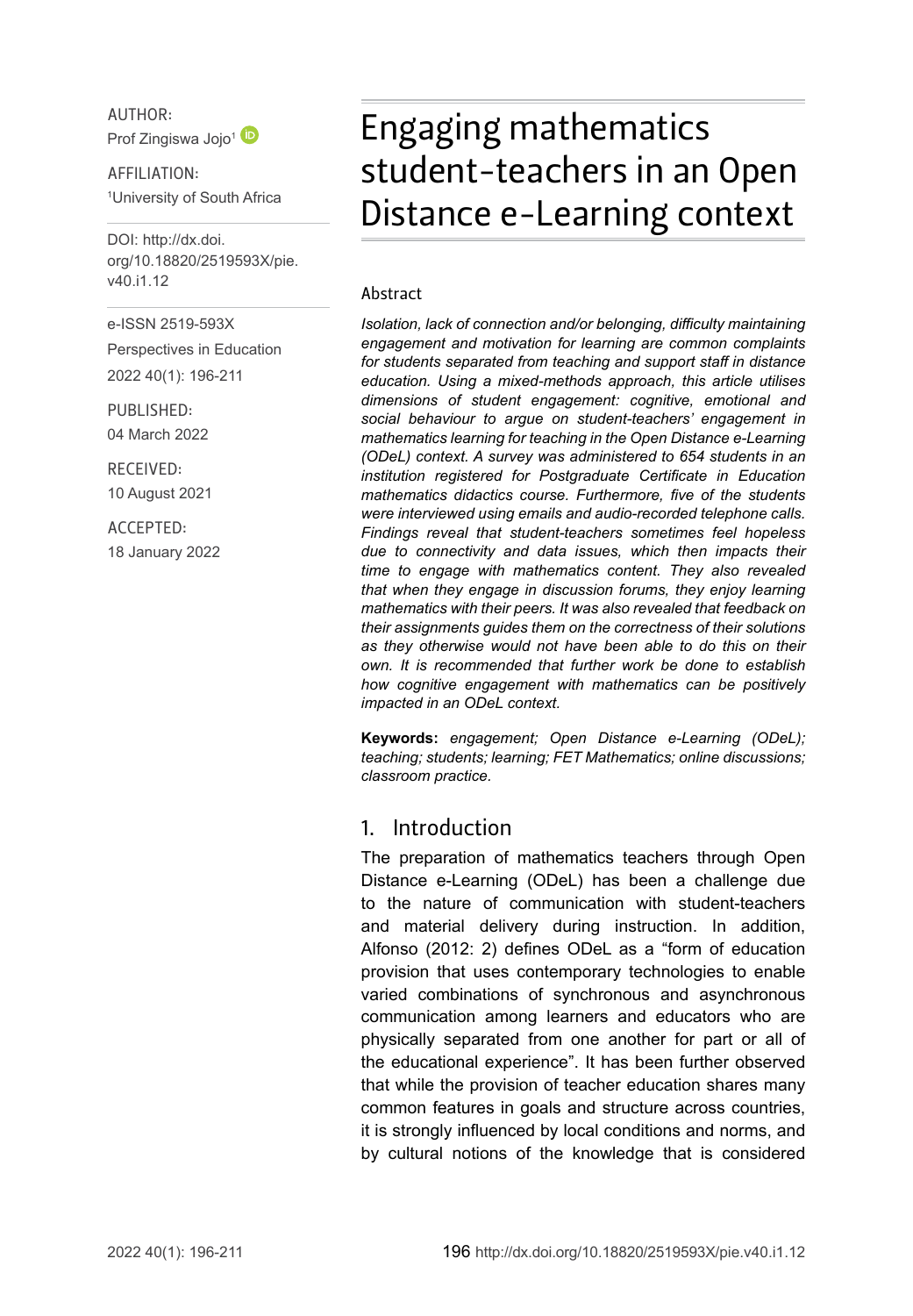essential in framing how quality is to be defined and operationalised when learning to teach the subject (Tatto, Rodriguez & Lu, 2015). According to the Mathematics Teaching and Learning Framework for South Africa, a balanced and multi-dimensional approach to teaching mathematics for understanding should be conducted in a learner-centred classroom where learners and teachers engage actively, discuss and experiment with mathematical ideas (Department of Basic Education, 2019). Drawing from the modification of Kilpatrick *et al.*'s five strands of mathematical proficiency (Graven & Stott, 2012), the proposed framework prescribes that for the transformation of mathematics teaching in the country, teachers must (i) teach mathematics for conceptual understanding to enable comprehension of mathematical concepts, operations and relations; (ii) teach so that learners develop procedural fluency that involves skill in carrying out procedures flexibly, accurately, efficiently and appropriately; (iii) develop learners' strategic competence in which the ability to formulate, represent and decide on appropriate strategies to solve mathematical problems is promoted; (iv) provide multiple and varied opportunities for learners to develop their mathematical reasoning skills with capacity for logical thought, reflection, explanation and justification; and (v) promote a learner-centred classroom that enables all of the above, supported by teachers engaging with learners in ways that foreground mathematical learning for all (Department of Basic Education, 2018). Mathematics teacher preparation should be an intuitive process that equips learners with skills that enable learning and the construction of the concepts in their own minds.

The South African Millennium Development Goals (MDG) considers mathematics as a fundamental requirement essential to pursue a career in an economic sector for development and growth (Mogari, 2014). This article uses dimensions of student engagement: cognitive, emotional and social behaviour to explore student-teachers' engagement in mathematics learning for teaching in the ODeL context. Student-teacher engagement refers to the degree of attention, curiosity, involvement, optimism and passion that they display while being taught, and this is related to how much they learn and retain, as well as their persistence and enjoyment in completing tasks or assignments given. For the student-teachers enrolled for the Further Education and Training (FET) mathematics didactics course, learning mathematics occurs from the perspectives related to (i) mathematics and teacher preparation courses, (ii) pre-service field experiences and (iii) schools of employment. It is the student-teachers' engagement over varying periods in different contexts that they refine their conceptions about their craft of the big ideas of mathematics, mathematics-specific pedagogy and sense of self in becoming a mathematics teacher.

In line with re-imagining thinking, additional resources for the subject didactics' module in the form of readings, digital lessons and some open educational resources are uploaded for student-teachers to access online. All those additional content types were provided in order to support the student-teachers and unpack the content in simpler terms. This article reports on a study that was conducted with the University of South Africa (UNISA) student-teachers enrolled for a Postgraduate Certificate in Education with specialisation in Subject Didactics in mathematics. The mode of delivery was ODeL. The module is delivered through a study guide that is divided into six units, each of which addresses various topics from a different perspective. The units cover the exploration of what it means to "do" mathematics, the development of understanding in mathematics, mathematics in the FET band, teaching through problem-solving, planning in the problem-based classroom and the building of assessment into teaching and learning respectively. All the aforementioned topics are compiled such that the training of student-teachers is appropriate for them to teach FET Phase mathematics.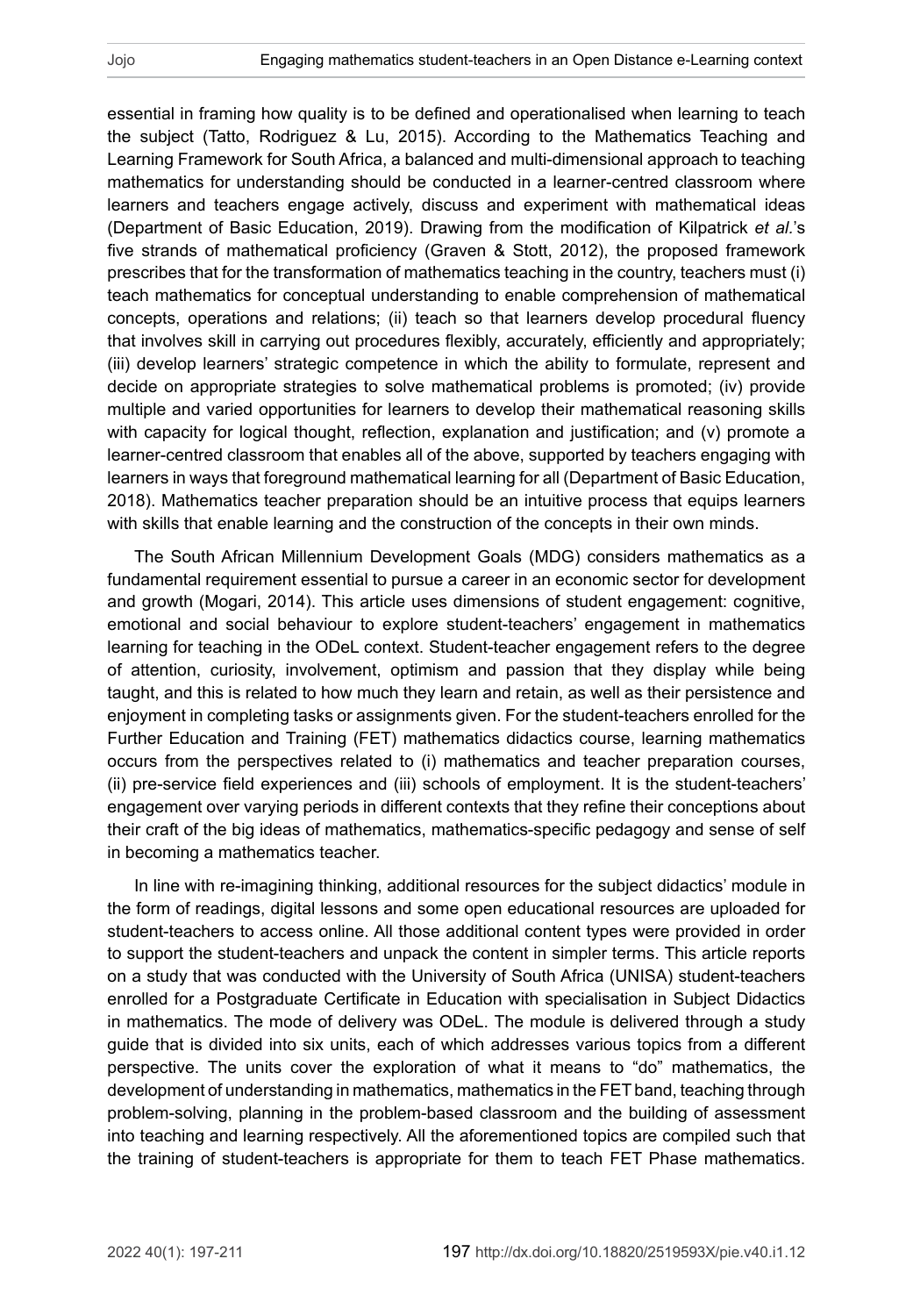Students are expected to engage with the content in this module and submit four compulsory assignments. The fourth assignment is submitted as a portfolio that represents evidence of the extent of mathematics professional development and readiness of the student to teach the subject at FET level.

I became interested in understanding how student-teachers engage with ODeL mathematics teaching when I received a phone call from one of my subject didactics mathematics students in September 2020. He asked me about examples of relevant activities linked to student-teachers' lives outside the classroom that can empower students with the capacity to transform and reform their lives. Usually, all the assignments would have been submitted and student-teachers would then prepare for a two-hour venue-based examination. It was also observed that their interest became invested in the writing of either assignments or examinations and very rarely on "becoming professionally developed FET Mathematics teachers". The challenge became: How do I ensure that the student-teachers engage with mathematics concepts taught in an ODeL context? I will not repeat the considerable evidence pointing to the several challenges that ODeL student teachers usually face in learning mathematics. Such evidence is available in abundance (Simon, 2008; Thorpe, 1993; Rameli & Kosnin, 2016, Musingafi *et al.,* 2015). This study contributes to the new explanations of how mathematics student-teachers engage with mathematics concepts in an ODeL context.

#### 2. Literature review

Attard (2014: 1) defines engagement in a mathematics classroom as "a multidimensional construct, consisting of three domains: operative, cognitive and affective". In addition, authors such as Team (2006) as well as Fredericks, Blumenfeld and Paris (2004) note that the coming together of those domains lead to students feeling good, thinking hard and actively participating in their Mathematics learning. From a framework of engagement, Attard (2014) suggests that an engaging Mathematics classroom pedagogical repertoire includes (i) a substantive conversation about mathematical concepts and their applications to life; (ii) challenging tasks that provide an opportunity for all student-teachers to achieve a level of success; (iii) provision of student-teachers with an element of choice; (iv) technology embedded and used when appropriate to enhance mathematical understanding through a student-centred approach to learning and (v) relevance of the mathematics curriculum explicitly linked to learners' lives outside the classroom and empowering students with the capacity to transform their lives. With real-world experiences being key for conceptual learning, student-teachers must recognise that it is not only a teaching strategy that is required, but also ensuring that their learners learn and can relate the mathematics learnt to their everyday situations.

Those suggestions can work if Mathematics lessons regularly include a variety of tasks that cater for the diverse needs of learners. Fredricks (2011) asserts that higher engagement in classrooms is characterised by student-teachers' development of strong relationships with their lecturers and peers; where lecturers support student-teachers' autonomy; hold high expectations, give consistent and clear feedback; use varying, challenging, interesting and meaningful tasks. In this ODeL setting, the latter is applicable since it is the main tool used to interact with student-teachers' submitted assignments. In addition, student-teachers communicate with lecturers in an ODeL setting through emails, WhatsApp and phone calls. However, research (Maboe, 2019; Paolini, 2015; Panthi & Belbase, 2017) has consistently shown that those student-teachers in many cases, require support either in the form of clarifications of the content in the study guide and/or suggestions on additional resources they should consult.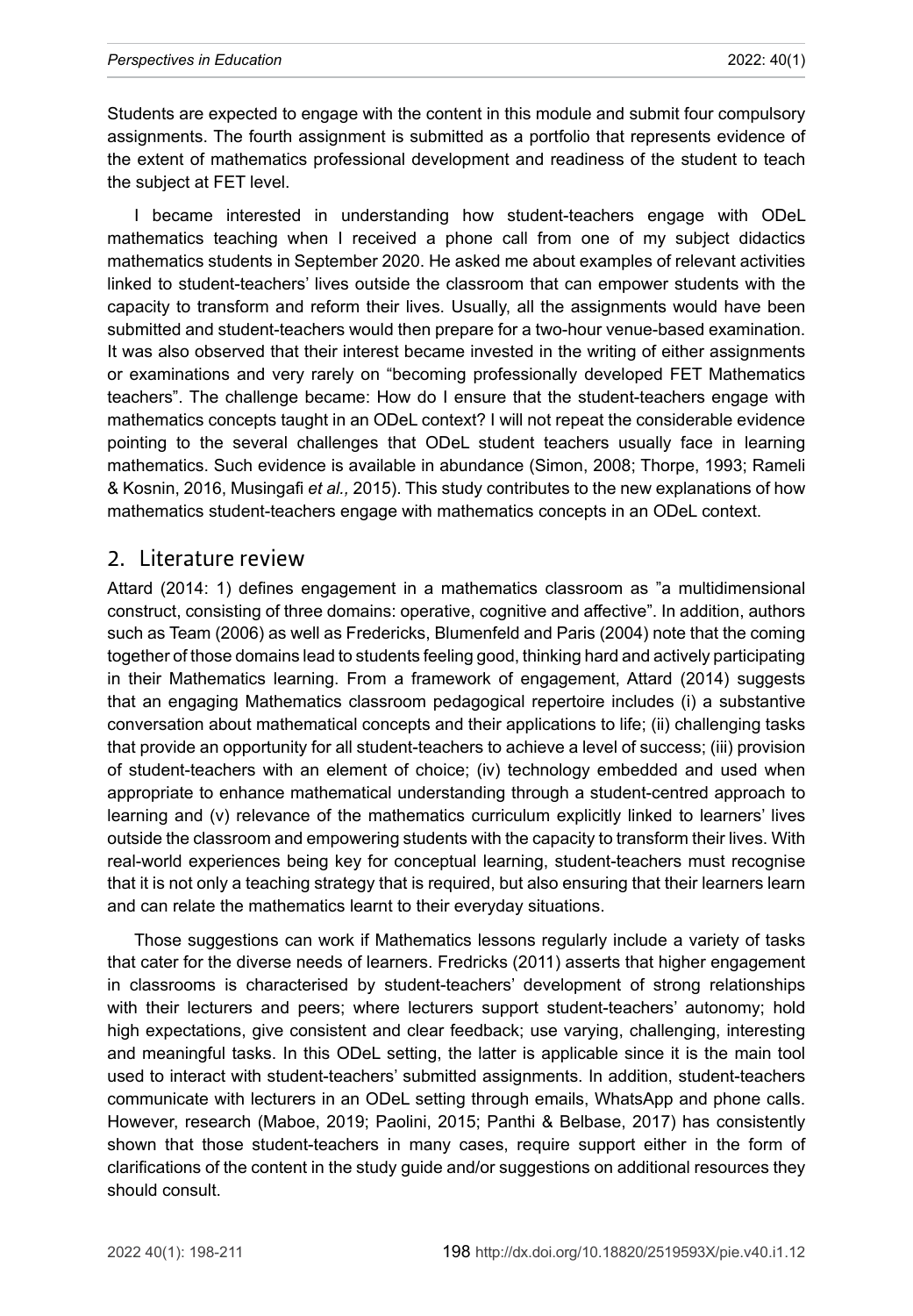Leversha (2014) asserts that understanding a piece of mathematics involves explaining mathematical concepts, making logical connections between different facts and concepts, recognising the connection when one encounters something new inside or outside of mathematics. Student-teachers registered for the didactics course must understand mathematical symbols, visualise patterns and understand mathematics concepts (Debrenti (2013). Riccomini *et al.* (2015) assert that those teachers must understand mathematics vocabulary words and be able to build mathematics knowledge using mathematics language. More specifically, the student-teacher must understand how mathematics concepts are related. For example, after learning the factor theorem in algebra, the learners should be able to use it to find zeros or roots of cubic functions in drawing cubic graphs in differential calculus. This implies that student-teachers' conceptual understanding is knowing more than isolated facts and methods about mathematical ideas. It also infers the ability to transfer their knowledge into new situations and apply it to new contexts.

Currently, challenges identified in open distance learning institutions include high drop-out rates and late completion of programmes (Musingafi *et al.,* 2015). Student-teachers registered for the Postgraduate Certificate in Education with specialisation in Mathematics have also experienced this challenge. In most cases a student would succeed in all other modules for this qualification, except mathematics. Those challenges according to Berge, Muilenburg and Haneghan (2002) have been found to be situational, epistemological, philosophical, psychological, pedagogical, technical, social, and/or culturally related challenges. Situational challenges are classified by Rameli and Kosnin (2016) as a) self-factors such as negative perception, low self-regulation, b) student-teachers' behaviors, practices, and characteristics c) lack of cognitive, emotional and financial support, d) negative attitudes, behaviors, lack of support and e) others factors such as the nature of mathematics and assessment pressure. In addition Maboe (2019) identified (i) computer illiteracy, (ii) students staying in rural areas having problematic or no internet connectivity,(iii) students experiencing stress due to the uncertain security of their information, (iv) multiple roles of students, leading to a lack of time to go online regularly and (v) minimal communication between peers and lecturers as barriers to online learning in an ODeL context. According to Musingafi *et al.* (2015), strategies to improve student engagement in mathematics learning in ODeL include ongoing engagement with student-teachers in focus groups, motivation from the lecturer and encouragement to prepare for their assessments timeously, continuous assessment and group discussions.

It is common to find that when student-teachers in the ODeL context work on multiple simple and mundane algorithms, they may be behaviourally engaged and yet bored, frustrated and mentally unchallenged (Maboe, 2019). This could be associated with the habit observed when student-teachers interact with the study content in the tutorial letters only when they must hand in assignments that are due. Consequently, those student-teachers fumble through the guide without knowing relevant sources to correctly respond to tasks prescribed in the assignment. Musingafi *et al.* (2015) assert that challenges experienced by the studentteachers include failure to cope with ODeL learning strategies such as video/audio tapes material and the internet, a lack of self-motivation due to isolation from tutors and peers and difficulty in forming study groups due to differences in how they use time. Online library access is a facility readily available to all student-teachers registered in the institution in which the study was conducted. According to Cranton (2006) and Mezirow (1991), preservice teachers are adults that come to the university classrooms with prior assumptions and knowledge about mathematical concepts that need to be challenged in order to transform their thinking.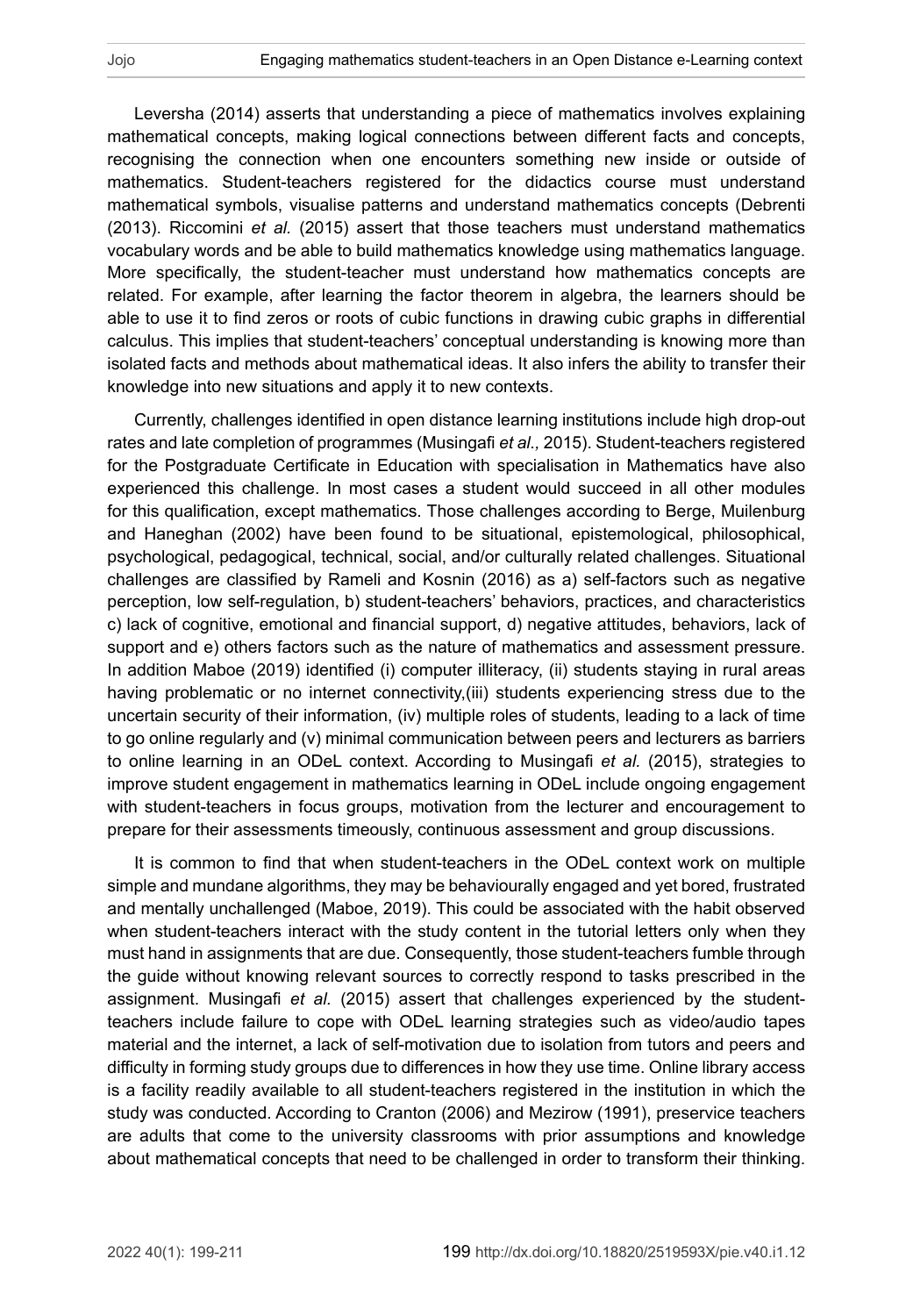Moreover, Sriwongchai, Jantharajit and Chookhampaeng (2015) affirm that the creative thinking skill should be improved by new concepts and flexible concepts and that the lecturer should realise the relationship among the components of mathematics and be able to design problem-based learning activities.

## 3. Theoretical framework

This study was underpinned by the Framework for Engagement with Mathematics (FEM), (Attard, 2014). According to Attard (2014) engagement with mathematics occurs in a combination of cognitive, affective and operative student-teacher involvement. In that process the studentteacher reflects on a deep understanding of mathematical concepts and applications, values that the knowledge is useful to them outside the classroom and can therefore participate in group discussions, practical and homework tasks. I chose this framework because Durksen *et al.* (2017) used it as a a qualitative framework for teacher-student interactions in motivation and engagement in mathematics. This is a framework that can provide student-teachers with the foundations necessary for learners to engage with mathematics. Moreover, Attard (2014) asserts that the FEM highlights that it is not simply the pedagogical repertoires or the resources that teachers use that influence student engagement, it is the deeper level of pedagogical relationships that develop between students and teachers that are a necessary foundation for engagement to occur. There is therefore a need to prepare student-teachers to design learning experiences that help learners to learn mathematics and choose teaching and learning strategies most suitable for a chosen lesson to be taught. Abbott (2016) asserts that student-teachers' engagement with mathematics learning can either be intellectual, emotional, behavioural, physical, social or cultural. In applying Attard's (2014) framework in the mathematics subject didactics course, student-teachers were supplied with several readings such as Murray and Olivier (1998) on learning through problem-solving, together with Bereiter (1992) on referent-centred knowledge and problem-centred knowledge. They had to use these elements of an educational epistemology as sources from which they could draw their intellectual knowledge. In addition, some positive emotions such as immediate feedback on their submitted assignments facilitate the learning process and minimise negative behaviour of non-compliance with assignment submissions. This collaboration amongst student-teachers enhanced their social interactions and established a sense of belonging amongst them since those registered for the module belong to diverse backgrounds.

In addition, Fredricks, Blumenfeld and Paris (2004: 62–63) identify the behavioural, emotional and cognitive engagements as three dimensions of student-teachers' engagement. Consequently, it is envisaged that student-teachers who are behaviourally engaged would typically comply with behavioural norms such as timeous submission of assignments and involvement in discussion forums. Moreover, according to Sesmiyanti (2016), cognitively engaged student-teachers would be invested in their learning, would seek to go beyond the requirements and would relish the challenge. Christenson *et al*. (2012:161) associate cognitive engagement with strategic learning strategies and active self-regulation that enables student-teachers to display independent learning and flexible problem-solving skills. Cognitive engagement is also defined as the thinking that student-teachers do while engaged in the academic learning tasks (Clarke, 2001), motivational goals and self-regulated learning (Sharan & Geok, 2008). In this study, student-teachers' engagement with mathematics concepts is informed by the four forms of cognitive engagement namely, (i) self-regulated learning where students' cognitive processing is driven by a higher-order or metacognitive component, (ii) task focus in which students use task-specific planning and self-monitoring, (iii) resource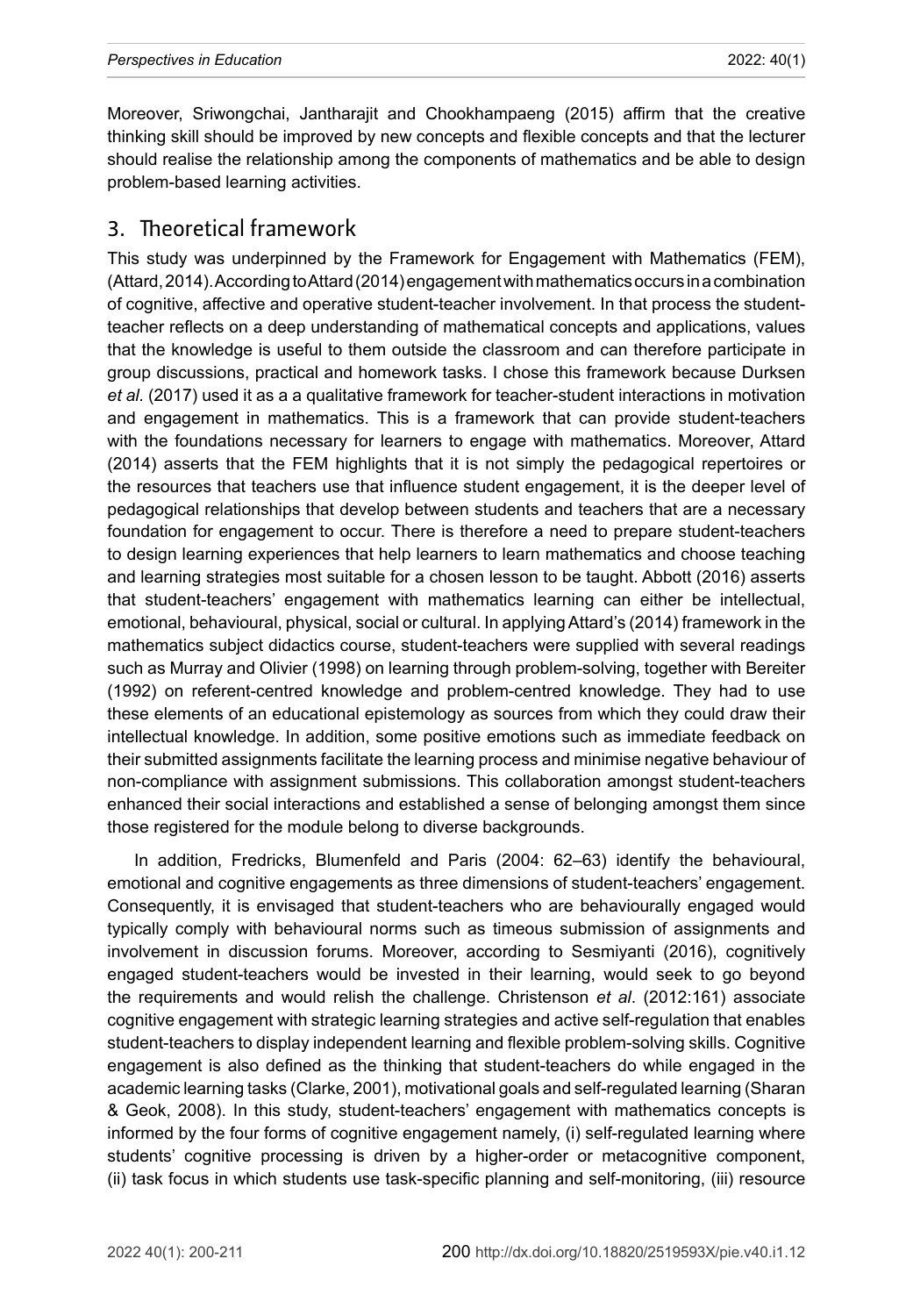management in which student-teachers draw help from external sources, and (iv) recipience, in which student-teachers respond passively with little mental investment, often to instruction that has short-circuited their self-regulatory cognitive process (Clarke, 2001).

## 4. Methodology

From critical research and interpretivist epistemologies, this article reports from an explanatory sequential mixed-methods approach research project that analysed how student teachers in an Open Distance e-Learning context engaged with learning FET mathematics. Those paradigms were chosen in this study because they involve a methodology that recognises the importance of cognitive, emotional, social and behavioural variables that impact the engagement with mathematics content and that these interconnections cannot be ignored (Maroun, 2012). I began with collection and analysis of quantitative data, followed up on specific quantitative findings, and explained those responses through qualitative data collected by conducting semi-structured interviews with some respondents (Wisdom & Creswell, 2013). Six hundred and fifty-four (654) student-teachers in an institution's Postgraduate Certificate in Education mathematics didactics course participated in the study.

Data were collected using a structured online questionnaire administered to the 2020 student-teachers cohort, and semi-structured interviews were conducted with five purposely selected student-teachers based on their responses in the questionnaire. The online questionnaires were sent to six hundred and fifty four student teachers. Interviews were conducted by telephone call or email. The survey included questions on cognitive, behavioural, emotional and social student-teacher engagement with mathematics. The first section of the questionnaire required the participants to give their biographical information, namely the previous degree or diploma completed before enrolling for the course, gender and the year in which they completed their schooling. There were six questions to which the participants had to respond freely in their own words. The open-ended questions included, among others, if students enjoyed mathematics, do activities in discussion forums, how they felt about feedback on assignments, interest, creativity and innovation. No limit was set on the length of the responses and there were no predetermined options. Thus, the questionnaire acted as a writing prompt for the participants. The questions intended to probe the student-teachers' engagement and experiences with mathematics from the four assignments prescribed in this course. Ethical considerations included, among others, stating the research aim, indicating voluntary participation, ensuring anonymity with pseudonyms, together with the right to withdraw from the study at any time without penalty. This study formed part of a multi-case study conducted by the College of Education lecturers at the University of South Africa to enhance the Scholarship of Teaching and Learning (SOTL). Ethical clearance was also obtained from our institution in the College of Education at UNISA (Ref: 253 2017/09/13/90188500/44/MC).

The researcher used the following stages of data analysis, namely the initial stage that involved the contextual coding of the qualitative data. I adapted Miles and Huberman's (1994) technique to analyse data collected from the questionnaires and interviews to identify the frames of analysis, which are levels of specificity within which the examination of the data took place. The coding of the data resulted in the formation of categories. After the data reduction process, constant comparison analysis together with content analysis, were applied in the coding and identification of underlying themes. Quantitative data were analysed statistically using graphical representations.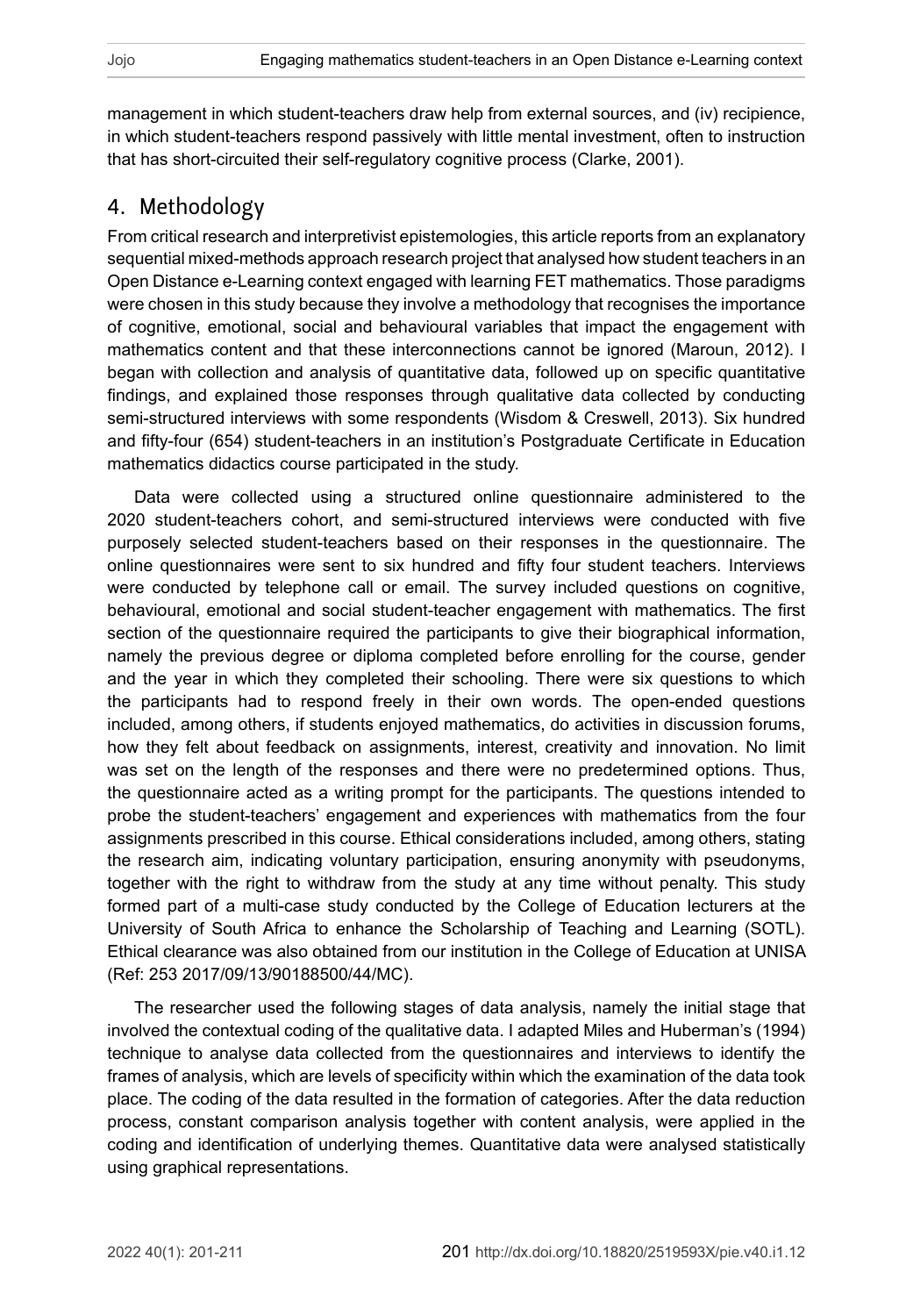## 5. Results and discussion

## 5.1 Biographical information

Of the 654 student-teachers who participated in this study, 273 were males while 381 were females. Their previous degrees included diplomas in engineering studies and commercial subjects. Approximately 74% of them passed their matric mathematics thirty years ago, before 1990. Five student-teachers were interviewed, two were males and three were females. Four were from either a rural or township setting while one was from an urban setting. During interviews some indicated that they enrolled for the mathematics education teaching course because of the scarcity of mathematics teachers in the country. This was a guarantee that when they qualify, they will be absorbed by the education system.

In line with the organisation of the questions in the survey, data are presented and discussed following the themes identified. Those are (i) cognitive student-teacher engagement, (ii) behavioural student-teacher engagement, (iii) emotional student-teacher engagement and (iv) social student-teacher engagement. In the following section, results and discussions on cognitive, behavioural, emotional and social student-teacher engagement with mathematics are presented.

## 5.2 Cognitive student-teacher engagement

Cognitive engagement was measured quantitatively through questions about studentteachers' certainty regarding providing correct responses, thinking about different ways in which they can solve problems, connecting new information learnt with older knowledge, being able to detect mistakes in their work, together with their choice to do easy problems and leave out the hard tasks in their assignments. Positive cognitive responses involve deep understanding of mathematical concepts and applications, and expertise in how students wrote their assignments. For example, 518 of the 654 (79%) students could not think about different ways in which they could solve problems given in the assignments they wrote. That is a cognitive negative response. Results are displayed in Figure 1.



**Figure 1:** Student-teachers' cognitive engagement with mathematics

The cognitive engagement levels displayed in Figure 1 indicate that 79% of studentteachers often do not think of different ways of solving a task or problem and 75% of them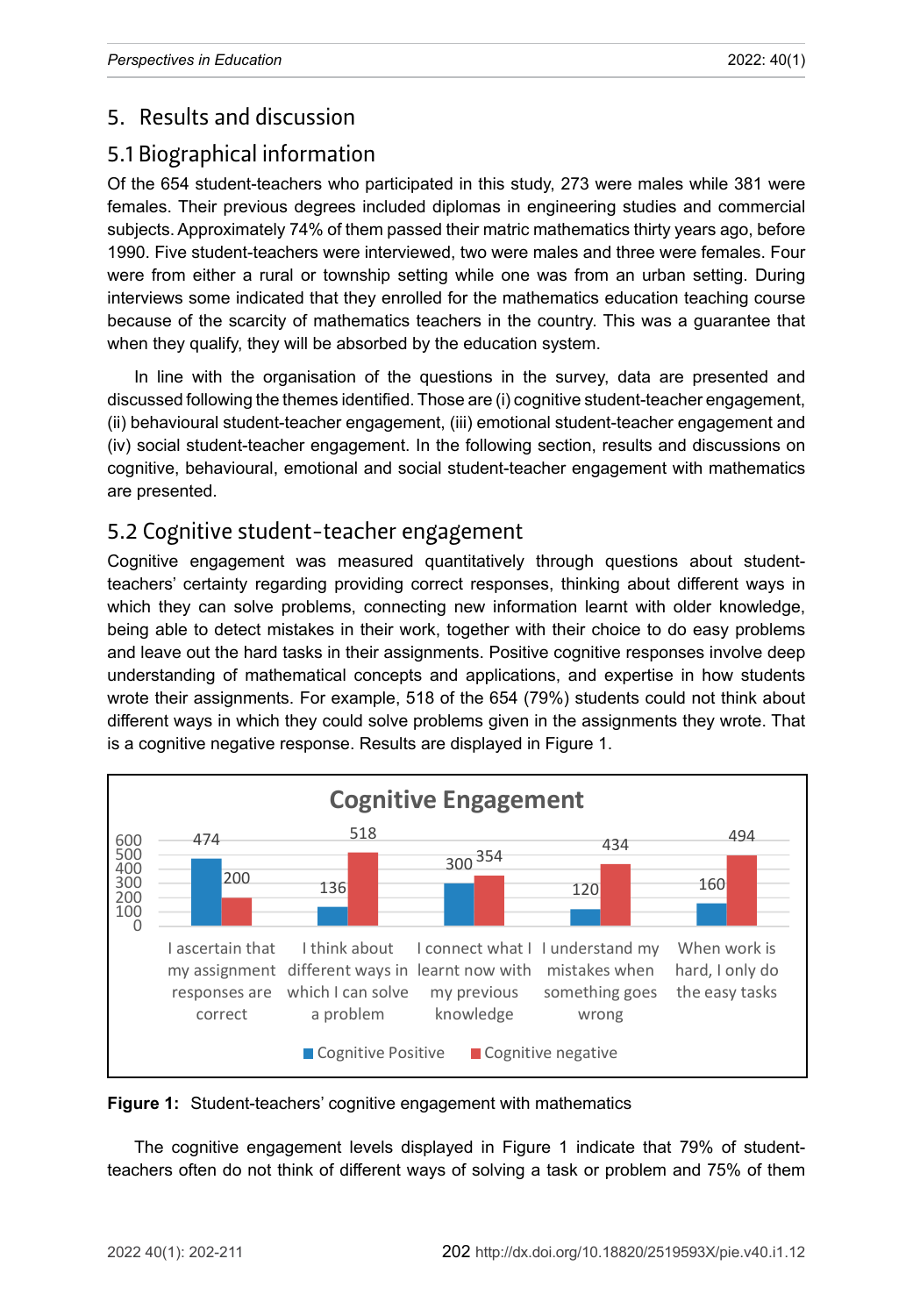noted that they are reluctant to try harder tasks when the tasks are difficult. Both findings signify "cognitive negative" responses. However, the same student-teachers are expected to design learning experiences that can help their learners learn mathematics using different and suitable strategies for specific mathematics concepts to be understood. This could perhaps be associated with the fact that during the interviews, some student-teachers indicated that they last engaged with learning mathematics almost twenty years ago. They had this to say:

S1: I last did my school mathematics in 2008, I have now forgotten most of it.

Asked why he is interested in teaching mathematics, the student-teacher said:

S1: You know I never thought I would teach mathematics, I studied Electrical Engineering, but now I have not been employed for the past four years after I completed my diploma. Also, I thought I would easily understand and enjoy teaching Mathematics since I did Engineering Mathematics, calculus to be precise. But now, I find it hard to do my assignments.

Student-teachers were also asked if they were able to try different approaches to doing the same problem. Some of the responses were:

S5: Yhoo, that one is not possible, you know I am usually battling even to finish the assignment, so I just start with the easy tasks and then go and try the easier ones.

S3: It would be great to try several methods as I can imagine that when I teach this will be necessary to accommodate the diverse nature of the learners in my classroom. But I'll be honest with you, these assignments take a lot of time, you just have to finish the assignment and submit.

Asked about the connections they make with their previous knowledge; they revealed that:

S4: Yes, sometimes I do, for example, I had to remind myself about the mathematics I did on parallel lines in Grade 9 to be able to make sense of the circle geometry that I'll be teaching in Grade 11. However, for me, I always find it difficult to take content learnt in algebra for example and apply it in Trigonometry sometimes. But I have since realised through this course that sections like factorisation, for example, should be applied across the curriculum.

S2: To refresh my mathematics knowledge, I made it a point that I collect textbooks and download mathematics material from Grades 9 to 12 so that I can remind myself of the content required in teaching FET mathematics. It becomes very difficult to connect the prior knowledge, I think it evaporated, it has been too long since I last studied mathematics.

S3: I am so fortunate to be teaching Grade 10 mathematics as a temporal teacher now. So, connecting previous knowledge to new mathematics is what I follow almost every day. Learners easily understand if you build on what one already knows.

The cognitive engagement levels indicated that 66% of the student-teachers did not understand their mistakes when something went wrong. This cognitive negative response indicates that students lacked understanding of mathematical concepts. In such a case, Sesmiyanti (2021) suggests that students' cognitive engagement should involve the students thinking during the task, be motivated to improve their ability in learning and also participate actively in the classroom. Clearly, results in this study indicate that the student-teachers could not engage cognitively with the tasks prescribed in their assignments. On understanding and being able to detect their mistakes when doing tasks, one of them had this to say: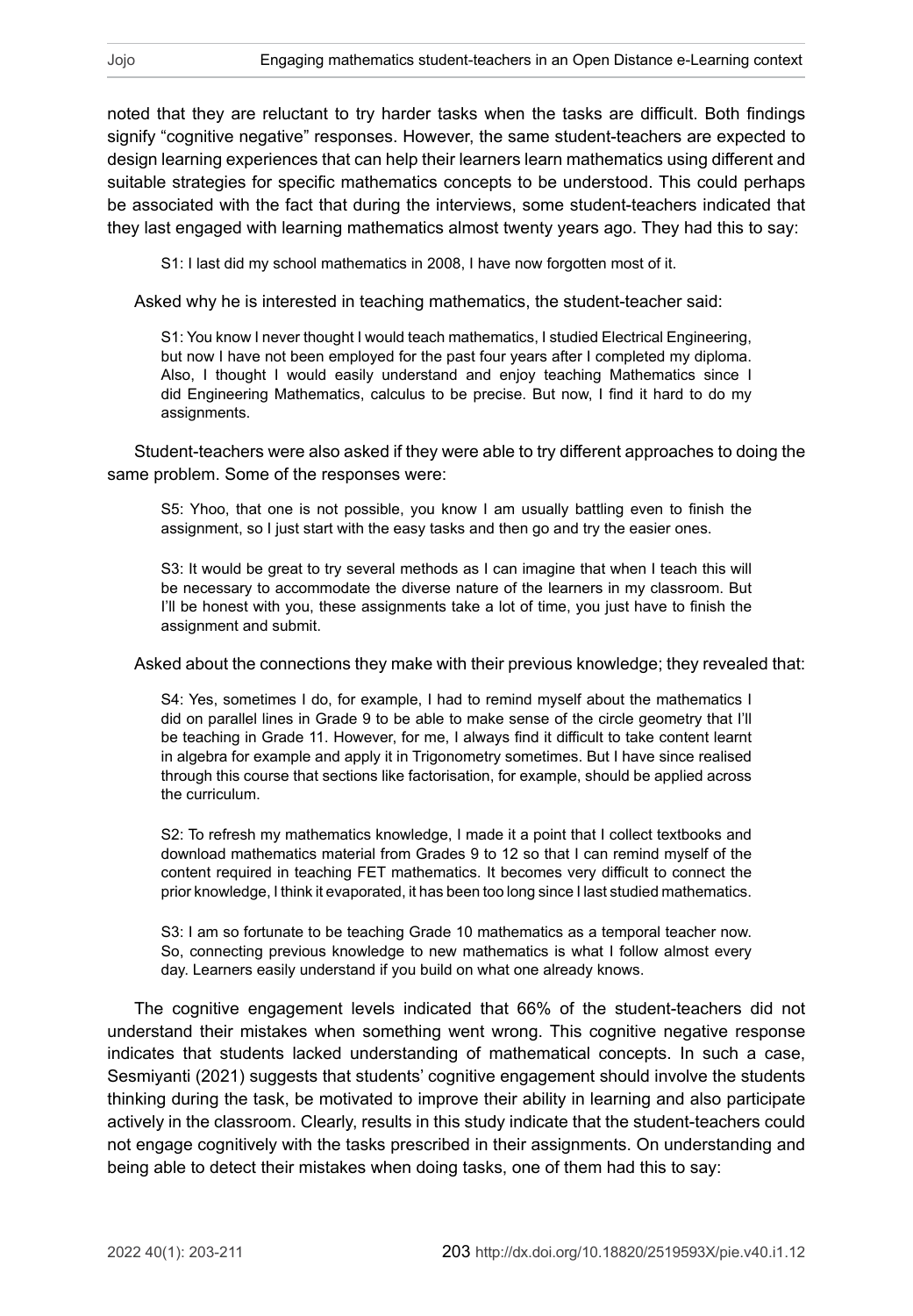S1: That one is tricky; it is not easy to even notice that there is a mistake in response to a task. I become aware when I get feedback on the assignment submitted. But I remember calling my lecturer one time when we had to indicate how we would help learners to draw a graph from a quadratic equation that could not be factorised or had no real roots. To my surprise, she noted that the problem was deliberately meant to allow us as studentteachers to explain in diverse ways why it could not be factorised and how it should be corrected. I think this was teaching us to first attempt problems before we give them to our learners.

It is clear from the above responses that few student-teachers think about different ways in which they can present a task because of time constraints. It is not that they are unaware of other ways in which tasks can be solved. This skill, as suggested by Attard (2014), that an engaging mathematics pedagogical repertoire includes student-teachers' choice of methods that explain how problems are solved was found lacking among the participants. This skill is needed to prepare student-teachers to accommodate the diversity of their own learners. In addition, from Figure 1, fewer students had a deep understanding of how to connect new mathematical knowledge to previous knowledge. This finding shows that this is a skill to be further developed, echoing the finding of Sriwongchai, Jantharajit and Chookhampaeng (2015), who assert that the creative thinking skill should be improved by new concepts and that the teacher should realise the relationship among the components of mathematics and be able to design problem-based learning activities. This is a skill that mathematics teachers need to develop with their learners. Moreover, according to Sesmiyanti (2016), for student teachers to be cognitively engaged, they should seek to go beyond the requirements prescribed in an assignment and relish a challenge.

### 5.3 Behavioural student-teacher engagement

There were four different assignments in this course. The first was a multiple-choice question with four options to choose from, based on calculations. The second and third assignments assessed the methodological applications of mathematics teaching and mathematics content related questions respectively. Assignment 4 was a portfolio of learning composed of activities and selected samples of the student-teachers' work throughout the year that demonstrate their professional development towards becoming a competent Mathematics teacher.

Behavioural engagement was measured through questions posed to student-teachers that included how often they talk about mathematics, giving up when they do not get answers, waiting for help from others, doing assignments timeously, putting effort into learning mathematics, staying focused and only doing easy tasks. Student-teachers' responses that agreed with the given statement were recorded as behavioural positive, while those who did not agree were recorded as behavioural negative. Results are displayed in Figure 2.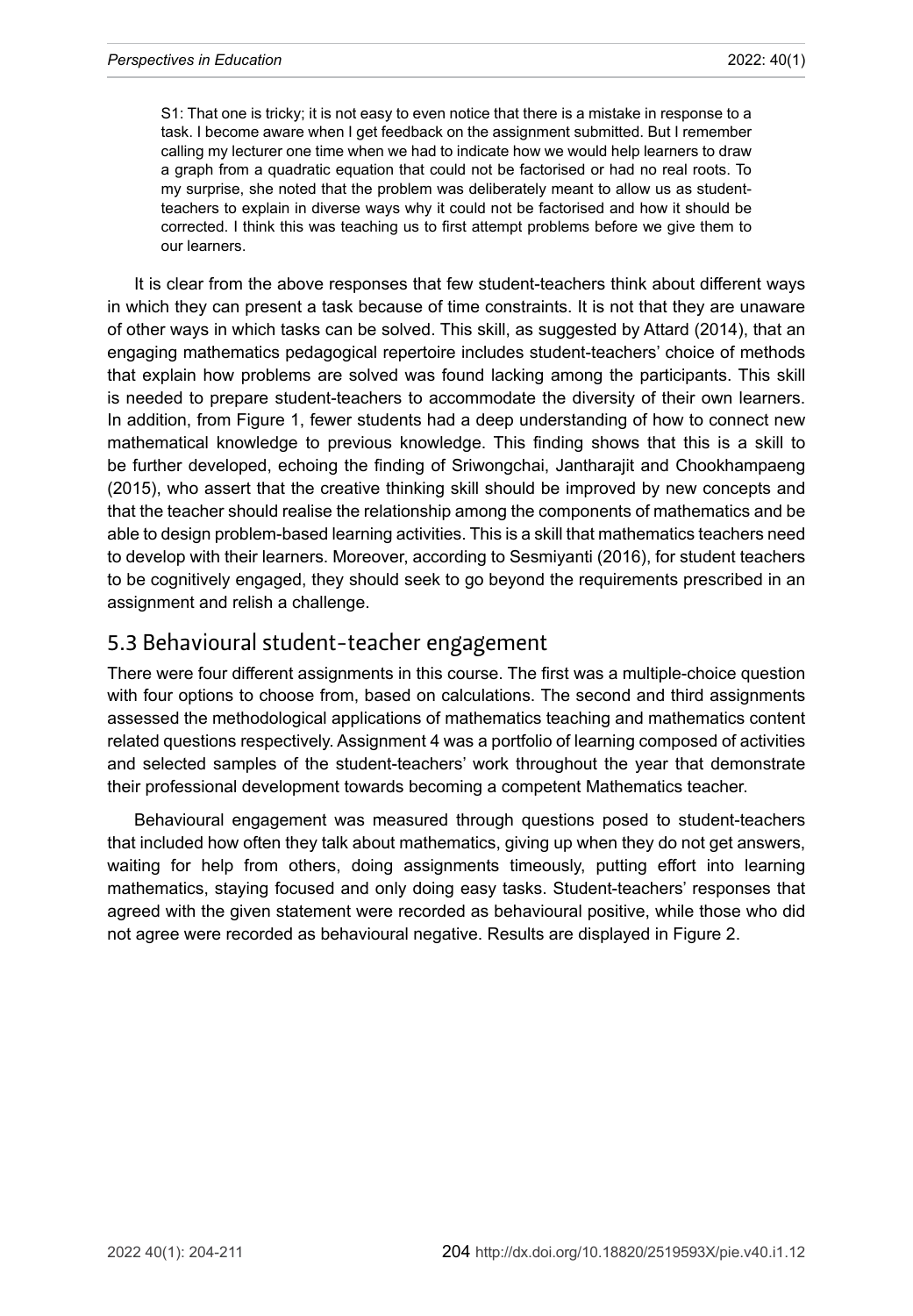

Figure 2: Student-teachers' Behavioural Engagement with mathematics **Figure 2:** Student-teachers' Behavioural Engagement with mathematics

It can be noted from Figure 2 that 69% of the student-teachers indicated that they talk about mathematics quite often. Additionally, only 8% indicated reliance on other studentfor help with mathematics tasks. Furthermore, just 13% of the student-teachers indicated indicated that they put an effort into learning mathematics. However, an equal percentage of them indicated that they could stay focused on studying mathematics as compared to those who could not focus. When the student-teachers were asked about the relevance of the mathematics curriculum to students' lives outside the classroom and if it empowers students with the capacity to transform and reform their lives, they had this to say: teachers for help with mathematics tasks. Furthermore, just 13% of the student-teachers

S2: You know I have noticed that some of the examples in the study guide bring in application of calculus. But one does not know how to apply them to transform one's life. scenarios relevant to our everyday lives. I could mention for example those questions on

S4: Sometimes as I browsed through the assignment or the study guide, I noticed some familiar instances in which real life situations were used. However, it is not easy to engage with it as one always worries about which formulas to use when and how.

S5: You know what? I will not lie. Given the fact that most of us usually do the assignment in the last minutes, it is not easy to really engage with the activities, you just do as many as you can just to get the assignment done without making meaning of it or looking at its relevance one's life transformation.

S3: Since I last did my maths some time ago, it is not easy for me to understand how to do the activities, I usually wait for my group members to meet and draft them, but now it is so hard, we cannot meet because of the pandemic.

From the results, it appears that some students could identify the relevance of activities in the study guide to daily situations. However, those students were unable to apply or see how those activities could transform their lives. It appears that although a substantive number of students often talk about mathematics, many of them give up quite easily when faced with difficult tasks. Also, while a few of them do not wait for other students to do their tasks, very few put an effort into engaging with mathematics. This concurs with Attard (2014) who asserts that in engaging with mathematics, there must be a substantive conversation about mathematical concepts and their applications to life.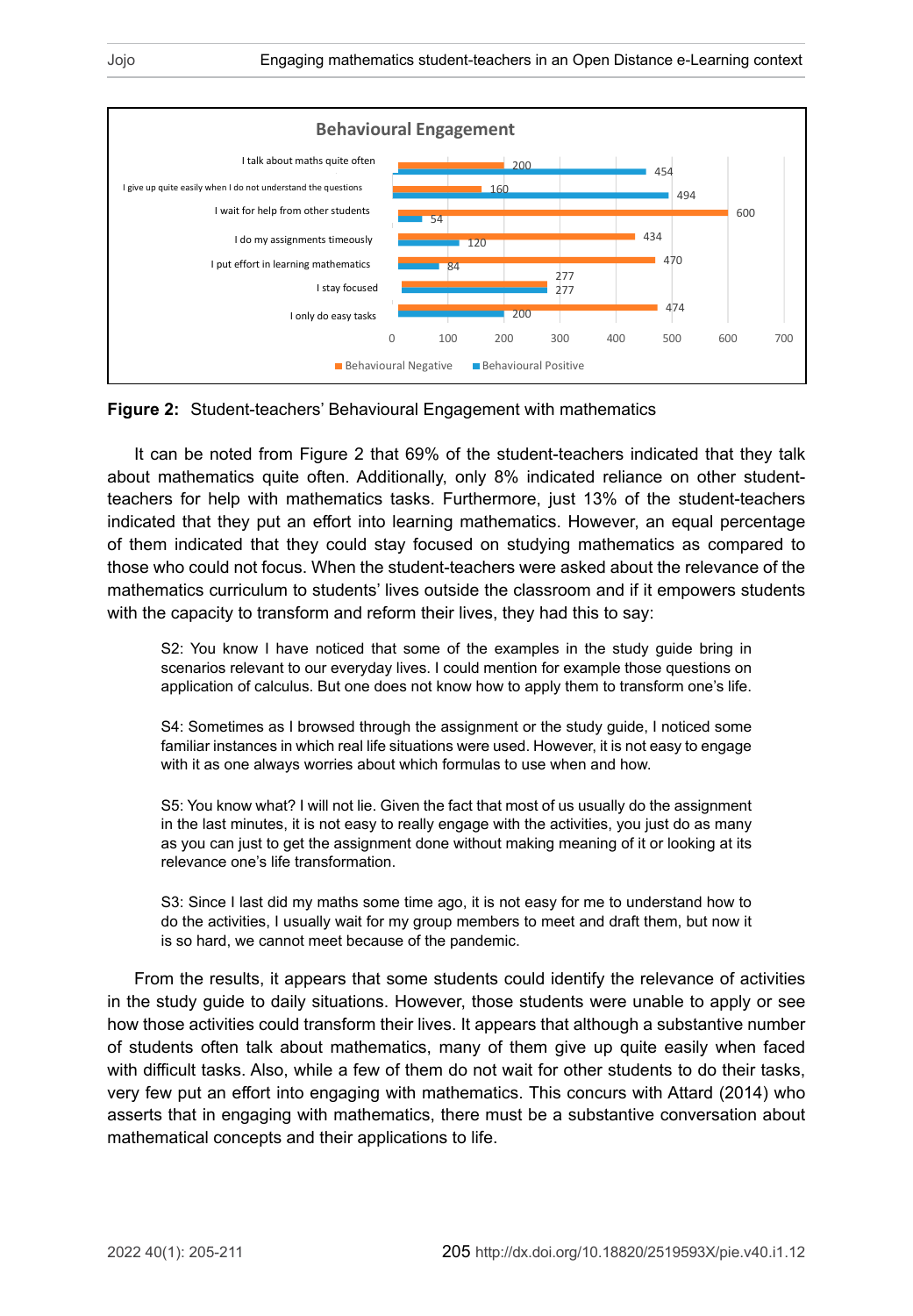## 5.4 Emotional student-teacher engagement

Emotional student-teacher engagement was measured through questions about emotional reactions to engaging with the course such as being worried about learning new things in mathematics, frustration about learning mathematics, feeling good when doing mathematics, wanting to understand what is learnt in mathematics, enjoying learning new things in mathematics and looking forward to doing assignments and tasks in mathematics. From the results displayed in Figure 3, it can be observed that 80% of the student-teachers want to understand how to teach mathematics. However, only 59% enjoy engaging with mathematics, and 58% indicated that they look forward to engaging with their assigned tasks. Most student-teachers felt worried (emotional negative response) about learning new things about mathematics and frustrated whenever they had to do their assignments.



**Figure 3:** Student-teachers' emotional engagement with mathematics

During the interviews, the participants had this to say regarding their frustrations about doing mathematics assignments:

S5: Most of us who chose online schooling did that because we are working, we have family and other obligations. What frustrates me most is that I was not strong in mathematics even at school, and so I take time to do even one activity. Time is always not on my side and that frustrates me. I wish I had time to join study groups because I also need to learn mathematics.

S2: I get frustrated because the content that one must learn and respond to is huge, it is therefore not easy to submit a handwritten assignment. I get frustrated therefore when I must type mathematics symbols or draw graphs.

S1: You know, sometimes I have mixed emotions. I enjoy doing mathematics and I feel good when doing it, but I wish submission dates were flexible enough to allow one to collect all the relevant information needed in the responses before the due date. But sometimes it is issues of connectivity, we don't have access to the internet in my area. Most time when I can connect, data issues are at play. That makes me feel hopeless.

Results indicate that the students participating in the study had to juggle multiple elements in their lives, which made it difficult for them to spend as much time as they wanted to on the study and doing their assignments. Student-teacher engagement is negatively affected due to technological issues such as poor connectivity and a lack of mobile data. There was also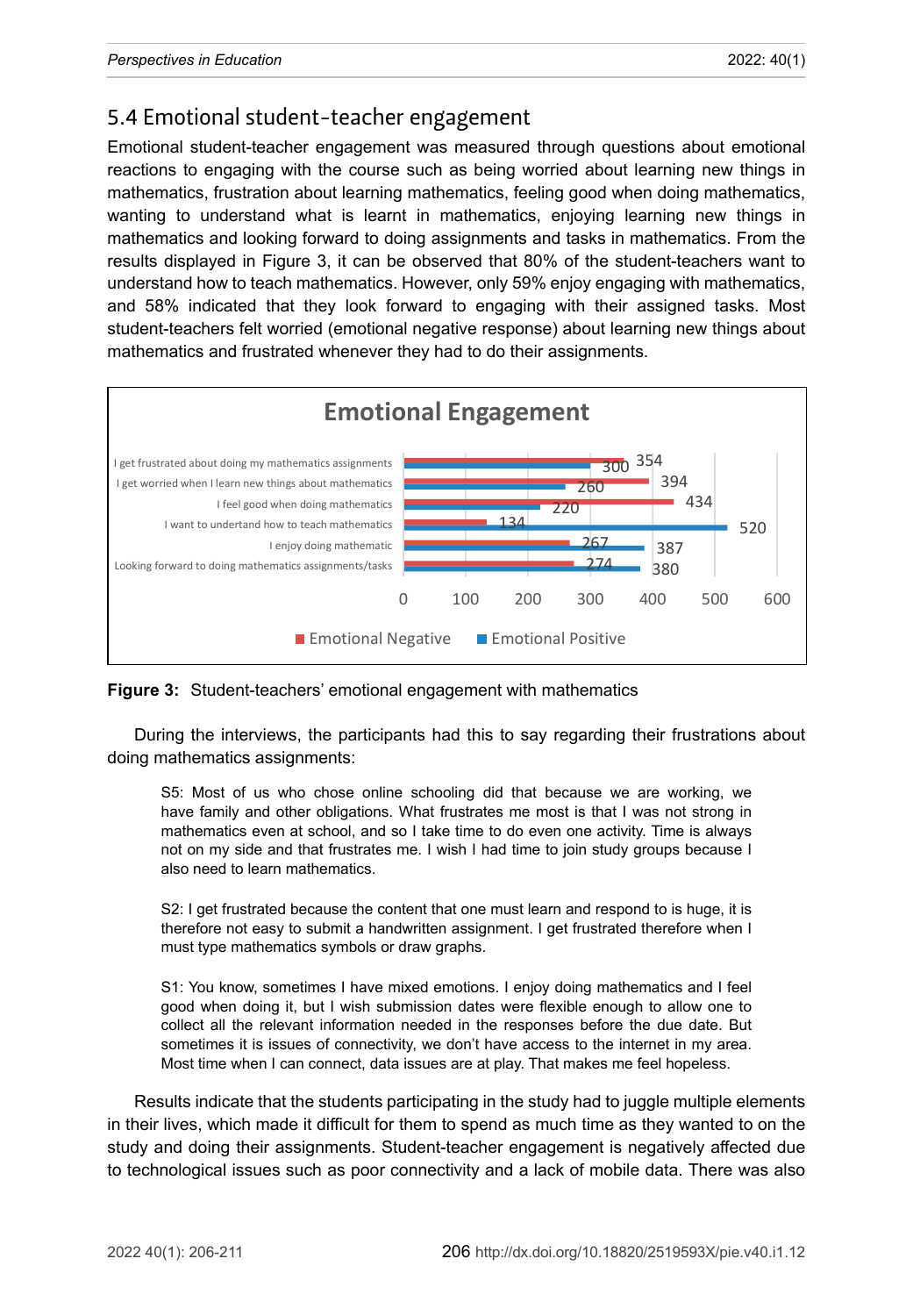a link between positive emotions and satisfaction where those student-teachers who were satisfied with their learning experience were more likely to use emotions such as "hopeful" or "energised" to describe how they currently felt about their studies. Those student-teachers were always looking forward to engaging with their mathematics tasks. These results concur with Hewson (2018) who recognises the importance of relationships amongst student teachers as peers as much as technology, and that lecturers need to pay attention to personal relationships that must exist behind the screen for online learning to be a shared experience, not just ingestion of mathematics content. In addition, several studies suggest the importance of emotion in learning (Maguire *et al*., 2017; Oriol *et al*., 2016), but Hewson (2018) delves deeper and shows that the type of emotion experienced by learners is important: autonomous motivation.

### 5.5 Social student-teacher engagement

Social engagement was measured on how student-teachers build on others' ideas, how they understand other people's ideas in mathematics, how they collaborate with others, help those who struggle with mathematics and whether discussion forums were useful (good for them). Results are displayed in Figure 4.



**Figure 4:** Student-teachers' social engagement with mathematics

From the results, 92% of the student-teachers note that discussion forums were good for them (social positive response). Also, 51% of the student-teachers tried to help others who struggled with mathematics and 58% tried to understand other people's ideas when engaging with mathematics. In addition, positive social engagement about collaboration with peers and building on other student-teachers' ideas was registered. In explaining this social engagement, S2, S4 and S5 said:

S2: The other time, I did not have a clue of how to attempt the trigonometry section in my assignment 3, guess what? My friend who is also registered for this module guided me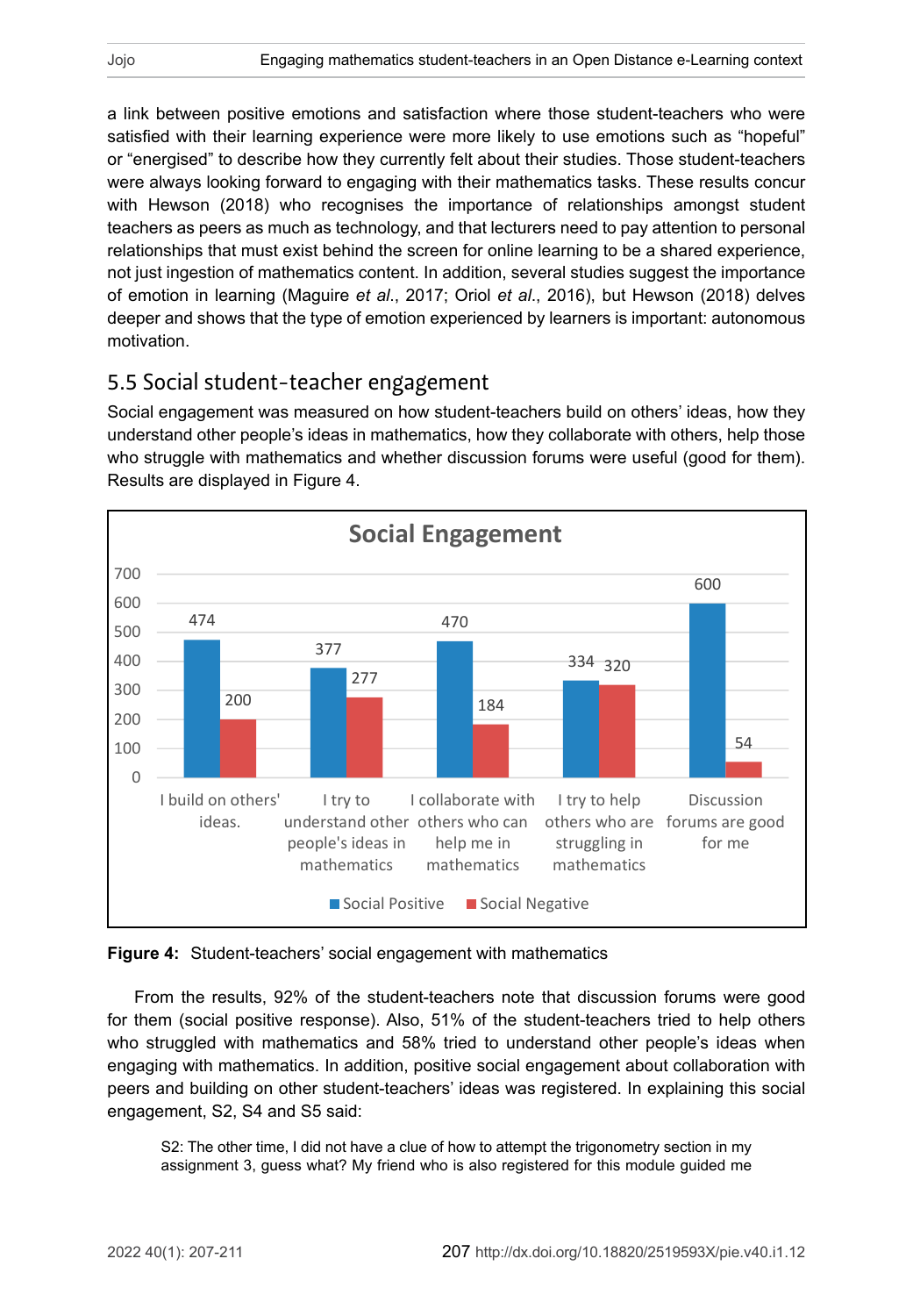through a WhatsApp voice note, explained each step as if she was teaching and sent it to me. That example helped me to be able to tackle the rest of the task.

S4: You know the other time, I was assisted by other students in the discussion forum. My study guide had some missing pages, and thus I had missed some questions. But as I followed discussions in the forum from other peers, the other students shared the missing activity questions with me.

S5: Mathematics being one of my best subjects, I always do my assignments in advance. I do this because I always avail myself to assist other struggling students. I teach them using WhatsApp voice notes. This always helps me to polish my own work and correct some mistakes that I had made.

Student-teachers' access to discussion forums appears to favour their positive social engagement with mathematics. Several student-teachers indicated that they were able to build on others' ideas and collaborate with others who can help them in mathematics. However, Letseka and Pitsoe (2013) worry that it might not be easy to validate or authenticate ODeL students' written work and to ascertain whether the work they have submitted is theirs and that it constitutes a true reflection of their level of content knowledge and understanding of the subject matter. This implies that while students collaborate with each other when engaging with activities, some might not be aware of each student's mathematical abilities and learning needs. Moreover, Maboe, Eloff and Schoeman (2019) note that the students must actively interact with peers, lecturers, study materials and the university using online tools. This is a call for ODeL institutions to prescribe technological tools for the students to interact online, support distance students academically, cognitively, administratively, institutionally and affectively. In that way, social engagement with mathematics tasks will also be improved.

#### 6. Conclusion

In this article, I have tried to outline how student-teachers engage with mathematics in an Open Distance e-Learning context. Data were collected via a questionnaire and semistructured interviews to measure cognitive, emotional, behavioural and social engagement. Findings revealed that student-teachers sometimes feel hopeless due to poor connectivity and issues relating to lack of data and that this impacts their time to engage with mathematics content. This indicates that there are external factors that influence student engagement. However, participants also revealed that when they engage in discussion forums, they enjoy learning mathematics with their peers. This emphasises the need for social engagement in learning mathematics. It was also revealed that feedback on their assignments guides them on the correctness of their solutions as they are unable to correct their work without it. Thus, lecturers must make themselves available in discussion forums by initiating and posing questions that will prompt student-teachers to talk about mathematical concepts. Moreover, the assignments, especially portfolio assignments, should allow students to reflect on their own understanding while making sense of and critiquing the ideas of others. I suggest that the assignments should include questions that have incorrectly represented responses to tasks wherein student teachers must critique the response and correct it. Additionally, a collaborative and supportive learning environment can be created for student-teachers to peer review their own responses, thereby learning from each others' contributions and support achievement of higher order thinking skills. In that way student-teachers can make conjectures, connect prior knowledge to current understanding, reason about mathematics, refine and amend their approaches, and take ownership of their mathematical knowledge. Further research needs to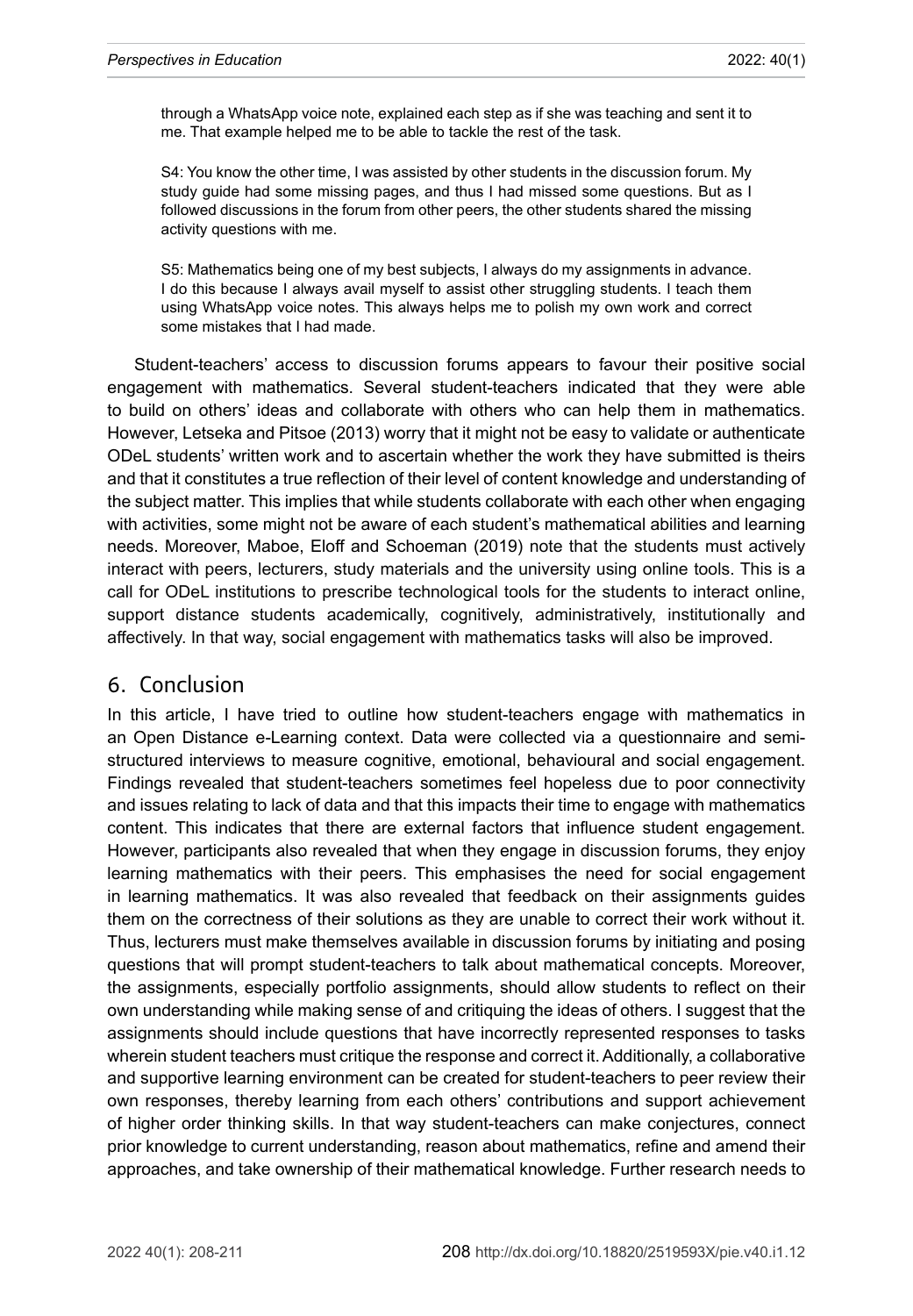be done to establish how cognitive engagement with mathematics can be positively impacted in an ODeL context.

#### References

Abbott, A. 2016. *Processual sociology*. Chicago: University of Chicago Press.

Alfonso, G.J. 2012. UP Open University: Thoughts about openness in a digitized world [Powerpoint slides]. *Presentation at the UPOU Roundtable Discussion,* UPOU Oblation Hall, Los Banos, Laguna.

Attard, C. 2014. I don't like it, I don't love it, but I do it and I don't mind: Introducing a framework for engagement with mathematics. *Curriculum Perspectives*, 34(3): 1-14.

Bereiter, C. 1992. Referent-centred and problem-centred knowledge: Elements of an educational epistemology. *Interchange,* 23(4): 337-361.<https://doi.org/10.1007/BF01447280>

Clarke, D. 2001. *Perspectives on practice and meaning in mathematics and science classrooms* (Vol. 25). Switzerland: Springer Science & Business Media. [https://doi.](https://doi.org/10.1007/0-306-47228-7) [org/10.1007/0-306-47228-7](https://doi.org/10.1007/0-306-47228-7)

Christenson, S.L., Amy, L.R. & Chaty, W. 2012. *Handbook of research on students engagement*. USA: Springer Science.

Cranton, P. 2006. Fostering authentic relationships in the transformative classroom. *New Directions for Adult and Continuing Education*, 26(109): 5-13.<https://doi.org/10.1002/ace.203>

Department of Basic Education (DBE). 2018. *Mathematics teaching and learning framework for South Africa*: *Teaching mathematics for understanding*. Pretoria: DBE.

Durksen, T.L., Way, J., Bobis, J., Anderson, J., Skilling, K. & Martin, A.J. 2017. Motivation and engagement in mathematics: A qualitative framework for teacher-student interactions. *Mathematics Education Research Journal*, 29(2): 163-181. [https://doi.org/10.1007/](https://doi.org/10.1007/s13394-017-0199-1) [s13394-017-0199-1](https://doi.org/10.1007/s13394-017-0199-1)

Fredricks, J.A. 2011. Engagement in school out-of-school contexts: A multidimensional view of engagement. *Theory into Practice,* 50(4): 327-335. [https://doi.org/10.1080/00405841.201](https://doi.org/10.1080/00405841.2011.607401) [1.607401](https://doi.org/10.1080/00405841.2011.607401)

Fredricks, J.A., Blumenfeld, P.C. & Paris, A.H. 2004. School engagement: Potential of the concept, state of the evidence. *Review of Educational Research*, 74(1): 59-109. [https://doi.](https://doi.org/10.3102/00346543074001059) [org/10.3102/00346543074001059](https://doi.org/10.3102/00346543074001059)

Graven, M. & Stott, D. 2012. Conceptualising procedural fluency as a spectrum of proficiency. *Proceedings of the 18th Annual National Congress of the Association for Mathematical Education of South Africa (AMESA),* Potchefstroom: North-West University, pp. 146-156.

Gurat, M.G. 2018. Mathematical problem-solving strategies among student teachers. *Journal on Efficiency and Responsibility in Education and Science,* 11(3): 53-64. [https://doi.](https://doi.org/10.7160/eriesj.2018.110302) [org/10.7160/eriesj.2018.110302](https://doi.org/10.7160/eriesj.2018.110302)

Hewson, E.R. 2018. Students' emotional engagement, motivation and behaviour over the life of an online course: Reflections on two market research case studies. *Journal of Interactive Media in Education,* 1(10): 1-13.<https://doi.org/10.5334/jime.472>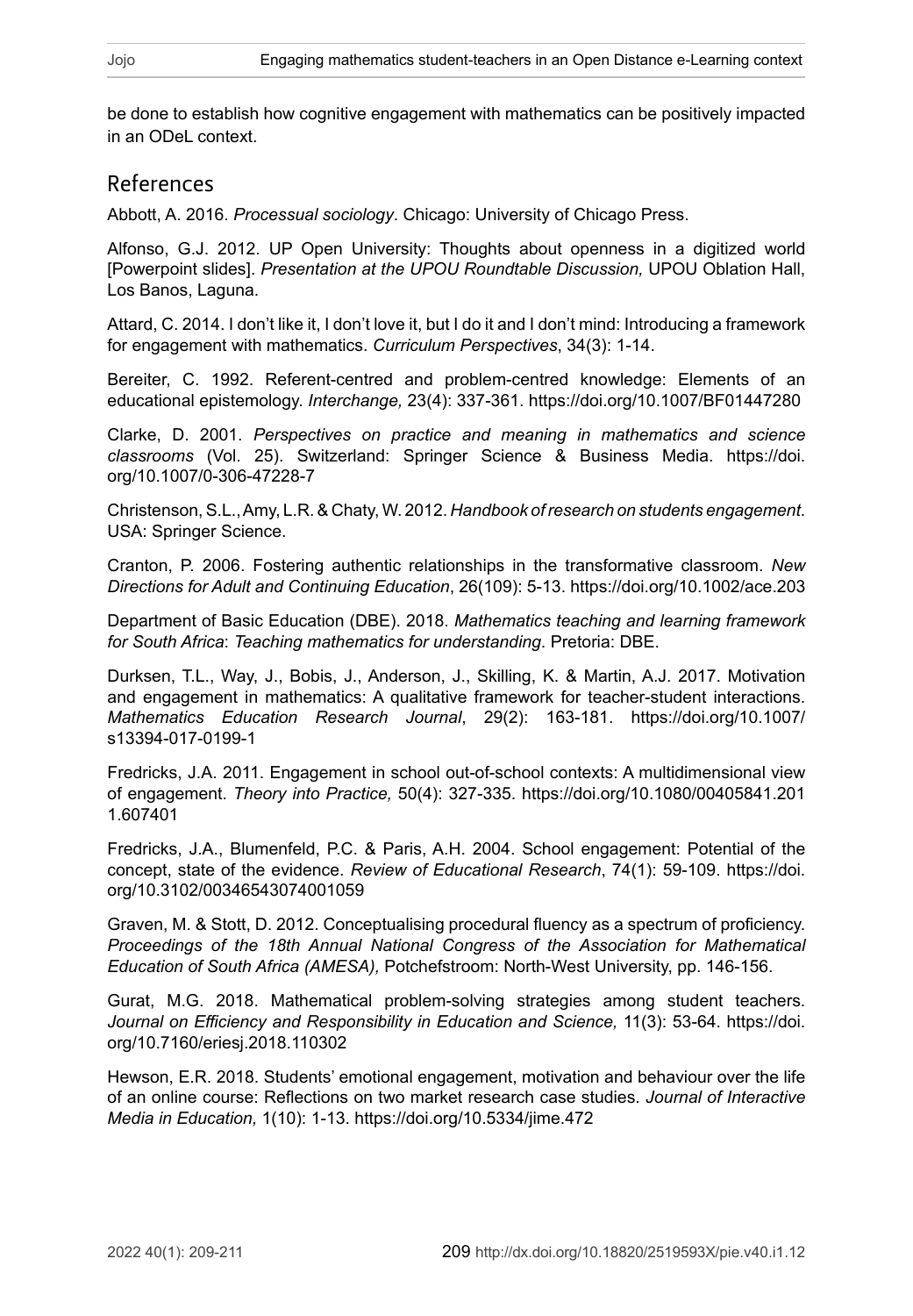Hoon, T.S., Kee, K.L. & Singh, P. 2013. Learning mathematics using heuristic approach. *Procedia-Social and Behavioral Sciences*, 90: 862-869. [https://doi.org/10.1016/j.](https://doi.org/10.1016/j.sbspro.2013.07.162) [sbspro.2013.07.162](https://doi.org/10.1016/j.sbspro.2013.07.162)

Letseka, M. & Pitsoe, V. 2013. Reflections on assessment in Open Distance Learning (ODL): the case of the University of South Africa (UNISA). *Open Praxis*, 5(3): 197-206. [https://doi.](https://doi.org/10.5944/openpraxis.5.3.66) [org/10.5944/openpraxis.5.3.66](https://doi.org/10.5944/openpraxis.5.3.66)

Leversha, G. 2014. Reviews-magnificent mistakes in mathematics. *The Mathematical Gazette*, 98(541): 148-150.<https://doi.org/10.1017/S0025557200000875>

Maboe, K.A. 2019. Students' support in an ODeL context: students in ODeL. In L.A. Darinskaia & G.I. Molodtsova*Modern Technologies for Teaching and Learning in Socio-Humanitarian Disciplines* (pp. 114‑137). USA: IGI Global.<https://doi.org/10.4018/978-1-5225-7841-3.ch006>

Maboe, M.J., Eloff, M. & Schoeman, M. 2019. The role of accessibility and usability in e-learning websites for students with disabilities: Can policies help? *SAICSIT '18: Proceedings of the Annual Conference of the South African Institute of Computer Scientists and Information Technologists,* pp. 222-228.<https://doi.org/10.1145/3278681.3278708>

Maguire, M. & Delahunt, B. 2017. Doing a thematic analysis: A practical, step-by-step guide for learning and teaching scholars. *All Ireland Journal of Higher Education*, 9(3): 1-14.

Maroun, W. 2012. Interpretive and critical research: Methodological blasphemy!. *African Journal of Business Management*, 6(1): 1-6.<https://doi.org/10.5897/AJBM11.1031>

Mezirow, J. 1991. *Transformative dimensions of adult learning*. San Francisco: Jossey-Bass.

Miles, M.B. & Huberman, A.M. 1994. Qualitative data analysis: *An expanded sourcebook. sage.*

Mogari, D. 2014. An in-service programme for introducing an ethno-mathematical approach to mathematics teachers. *Africa Education Review*, 11(3): 348-364. [https://doi.org/10.1080/1](https://doi.org/10.1080/18146627.2014.934992) [8146627.2014.934992](https://doi.org/10.1080/18146627.2014.934992)

Murray, H., Olivier, A. & Human, P. 1998. Learning through problem solving. In L. Puig & A. Gutiérrez (Eds.). *Proceedings of the twentieth conference of the international group for the psychology of mathematics education* (pp. 43‑50). Valencia, Spain: International Group for the Psychology of MathematicsEducation.

Musingafi, M.C., Mapuranga, B., Chiwanza, K. & Zebron, S. 2015. Challenges for open and distance learning (ODL) students: Experiences from students of the Zimbabwe Open University. *Journal of Education and Practice*, 6(18): 59-66.

Paolini, A. 2015. Enhancing teaching effectiveness and student learning outcomes. *Journal of Effective Teaching*, 15(1): 20-33.

Panthi, R.K. & Belbase, S. 2017. Teaching and learning issues in mathematics in the context of Nepal*. European Journal of Educational and Social Sciences,* 2(1): 1-27. [https://doi.](https://doi.org/10.20944/preprints201706.0029.v1) [org/10.20944/preprints201706.0029.v1](https://doi.org/10.20944/preprints201706.0029.v1)

Oriol, X., Amutio, A., Mendoza, M., Da Costa, S. & Miranda, R. 2016. Emotional creativity as predictor of intrinsic motivation and academic engagement in university students: the mediating role of positive emotions. *Frontiers in Psychology*, (7): 12-43. [https://doi.org/10.3389/](https://doi.org/10.3389/fpsyg.2016.01243) [fpsyg.2016.01243](https://doi.org/10.3389/fpsyg.2016.01243)